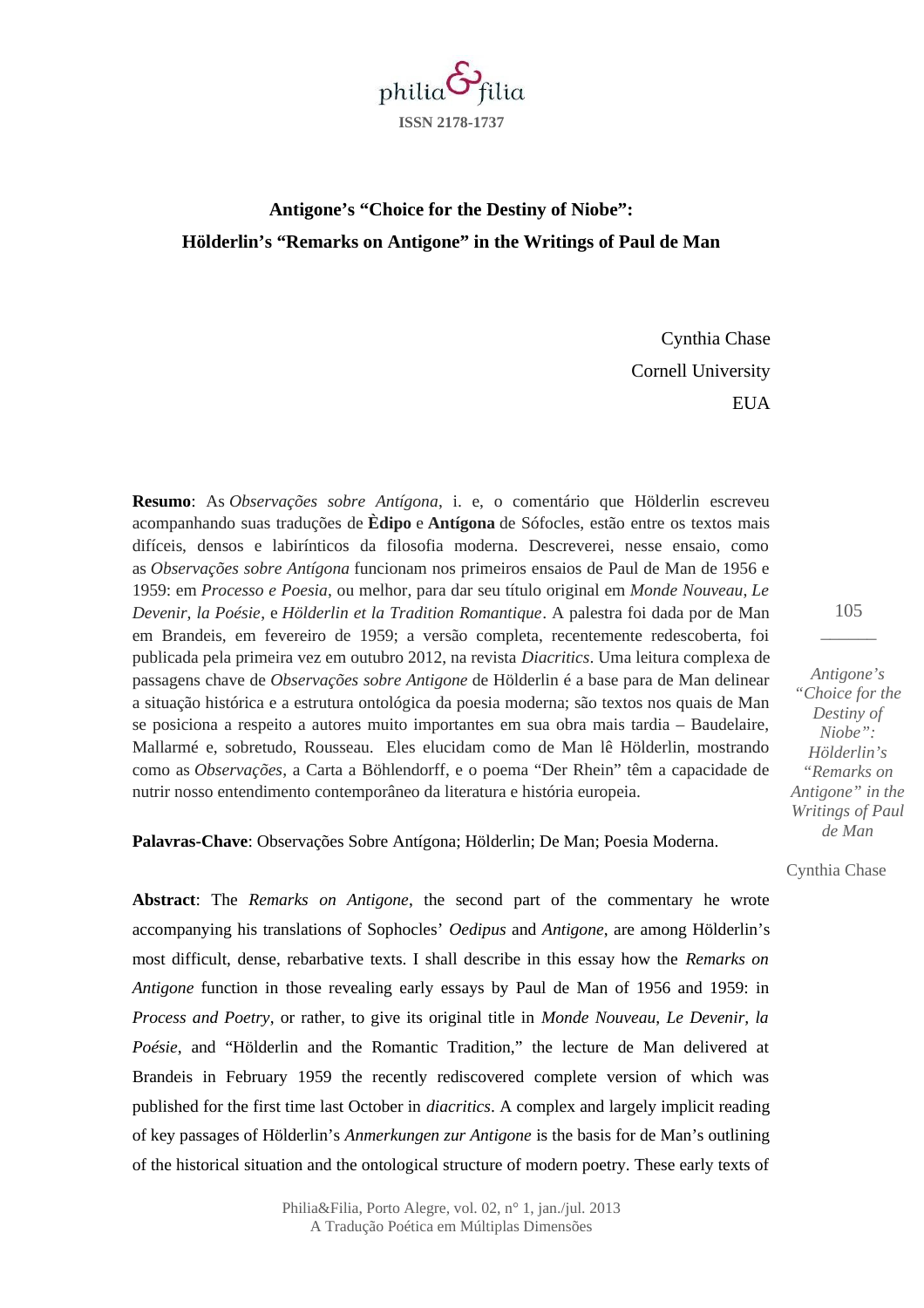

de Man concern authors highly important in his later work—Baudelaire, Mallarmé, and above all, Rousseau. They also offer the opportunity of observing how de Man reads Hölderlin. Moreover, the texts of Hölderlin on which de Man focuses in those early readings — namely the *Anmerkungen*, the Letter to Böhlendorff, and the poem "Der Rhein"— have the capacity to nourish our own contemporary understanding of European literature and history.

**Key-words**: *Remarks on Antigone*; Hölderlin; De Man; Modern Poetry.

The *Anmerkungen* zur Antigone, or "Remarks on Antigone," the second part of the commentary he wrote accompanying his translations of Sophocles' *Oedipus* and *Antigone*, are among Hölderlin's most difficult, dense, rebarbative texts. Hölderlin's translations themselves, of Pindar and Sophocles, in the last fifty years came to be recognized, as Paul de Man described them in a lecture in 1959 at Brandeis University, as "a high moment in the dialogue between the Greek and the modern Western world" (HRT 112). It was the *Antigone*, and the "Remarks on Antigone," to which de Man turned in two essays of the 1950's in order to interpret and evaluate Romanticism, the critical tradition, and the chances of modern poetry. Despite the distance between de Man's writing before and after what has been called his "rhetorical turn," the value judgments, concepts, and certain motifs of those early essays endured. The shade of Antigone haunts one's reading of his work of the '70's and '80's on Rousseau, Wordsworth, and Shelley. I shall describe in this essay how the "Remarks on Antigone" function in those revealing early essays of 1956 and 1959: in "Process and Poetry," or rather, to give its original title in *Monde Nouveau*, "Le Devenir, la Poésie," and "Hölderlin and the Romantic Tradition," the lecture de Man delivered at Brandeis in February 1959 the recently rediscovered complete version of which was published for the first time last October in *diacritics*. A complex and largely implicit reading of key passages of Hölderlin's *Anmerkungen zur Antigone* is the basis, in the lecture and in the essay, for de Man's outlining of the historical situation and the ontological structure of modern poetry. These early texts of de Man concern authors highly important in his later work—Baudelaire, Mallarmé, and above all, Rousseau. They also offer the opportunity of observing

106  $\overline{\phantom{a}}$ 

*Antigone's "Choice for the Destiny of Niobe": Hölderlin's "Remarks on Antigone" in the Writings of Paul de Man*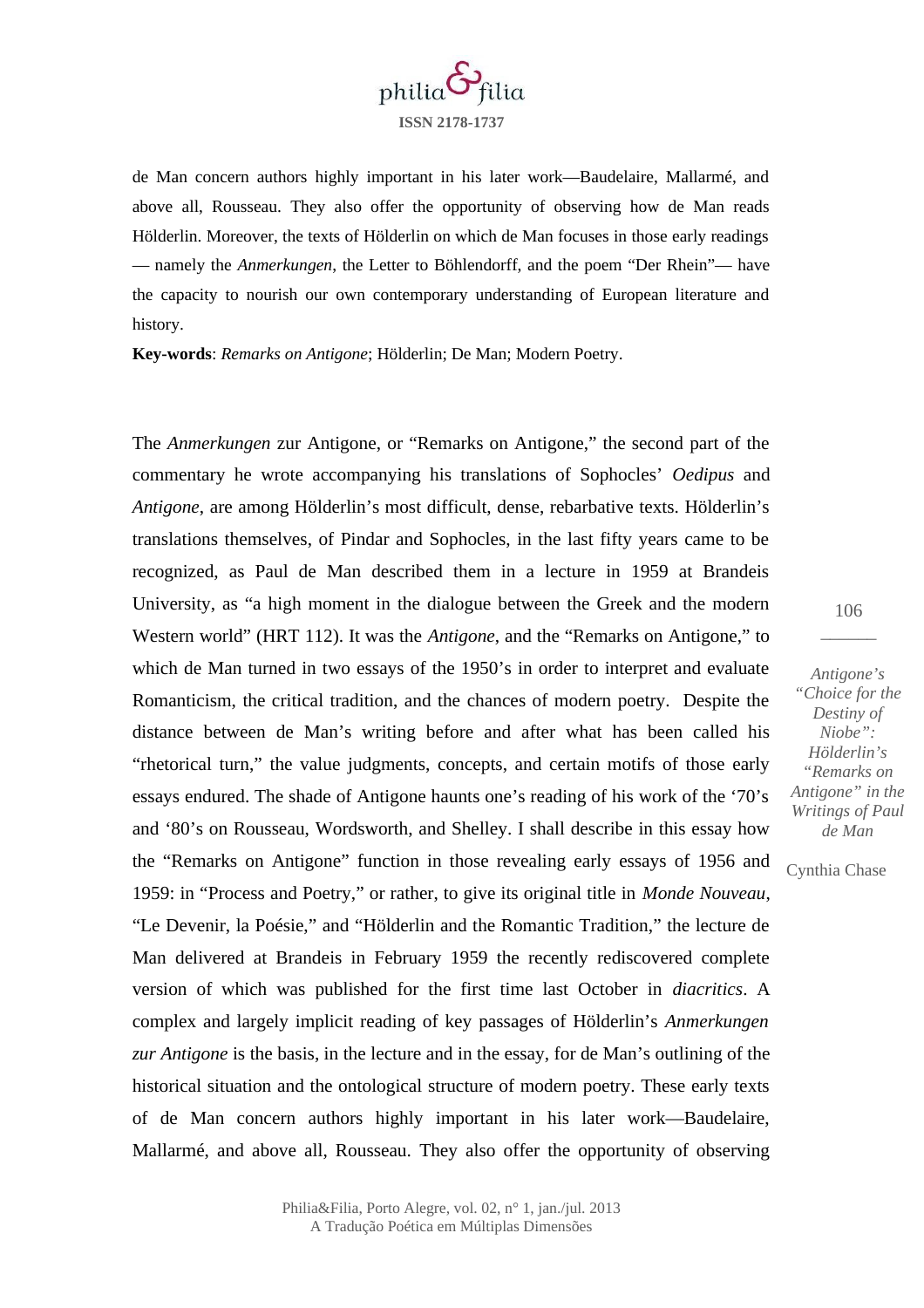

how de Man reads Hölderlin; they add to what we know of de Man's approach from his 1964 and 1970 pieces in the *New York Review of Books* [believe it or not] taking issue with Heidegger's interpretations. Moreover, the texts of Hölderlin on which de Man focuses in those early readings—namely the *Anmerkungen*, the Letter to Böhlendorff, and the late "river poem" "Der Rhein"—have the capacity to nourish our own contemporary understanding of European literature and history.

Those texts of Hölderlin are vital for de Man's understanding of the author most lastingly at the heart of his work: Rousseau. The source of de Man's Jean-Jacques Rousseau, I would claim, is Friedrich Hölderlin—and in the first place, an interpretation reliant on Hölderlin's "Remarks" on *Antigone* and on the poem de Man calls the "keystone" of Hölderlin interpretation, the late "hymn" "Der Rhein." De Man's reading of Rousseau remains inseparable from his reading of Hölderlin's readings of Rousseau. For the figure making an appearance in interpretations of Rousseau from [1](#page-2-0)969 onward<sup>1</sup>—the year of de Man's "The Rhetoric of Temporality" and "The Rhetoric of Blindness," his réplique to Derrida's *De la grammatologie*—is recognizably continuous with the lucid Rousseau that emerges in de Man's two writings on "Der Rhein," "Hölderlin and the Romantic Tradition" (1959)—de Man's earliest public writing on Rousseau--and "L'image de Rousseau dans la poésie de Hölderlin," 1965. In reply to Derrida, in 1970, de Man would write: "On the question of rhetoric, on the nature of figural language, Rousseau was not deluded and said what he meant to say. ... The *Discours sur l'origine de l'inégalité* and the *Essai sur l'origine des langues* are texts whose discursive assertions account for their rhetorical mode." [2](#page-2-1) De Man's essay's telling title "The Rhetoric of Blindness" alludes not only to his book *Blindness and Insight*'s theme "the interplay between critical and literary language in terms of blindness and insight" (BI, 137) but also to de Man's point of difference with Derrida: is or is not Rousseau's writing "blind to its own statement." [3](#page-2-2) De Man ascribes to Rousseau's *Essai* the knowledge that Derrida makes explicit in the course of reading Rousseau's *Essai* as affirming the opposite. In "The Rhetoric of Blindness" and in 1979 in *Allegories of Reading*, de

107  $\overline{\phantom{a}}$ 

*Antigone's "Choice for the Destiny of Niobe": Hölderlin's "Remarks on Antigone" in the Writings of Paul de Man*

<span id="page-2-0"></span> $1$  And already in Barbara Guetti's dissertation of 1968...

<span id="page-2-1"></span><sup>2</sup> *Blindness and Insight: Essays in the Rhetoric of Contemporary Criticism* (1971, 1983), p. 135.

<span id="page-2-2"></span><sup>&</sup>lt;sup>3</sup> See Joshua Wilner, "Primal Encounters around Rousseau's Essai sur l'origine des langues," International Conference on Romanticism, 2011.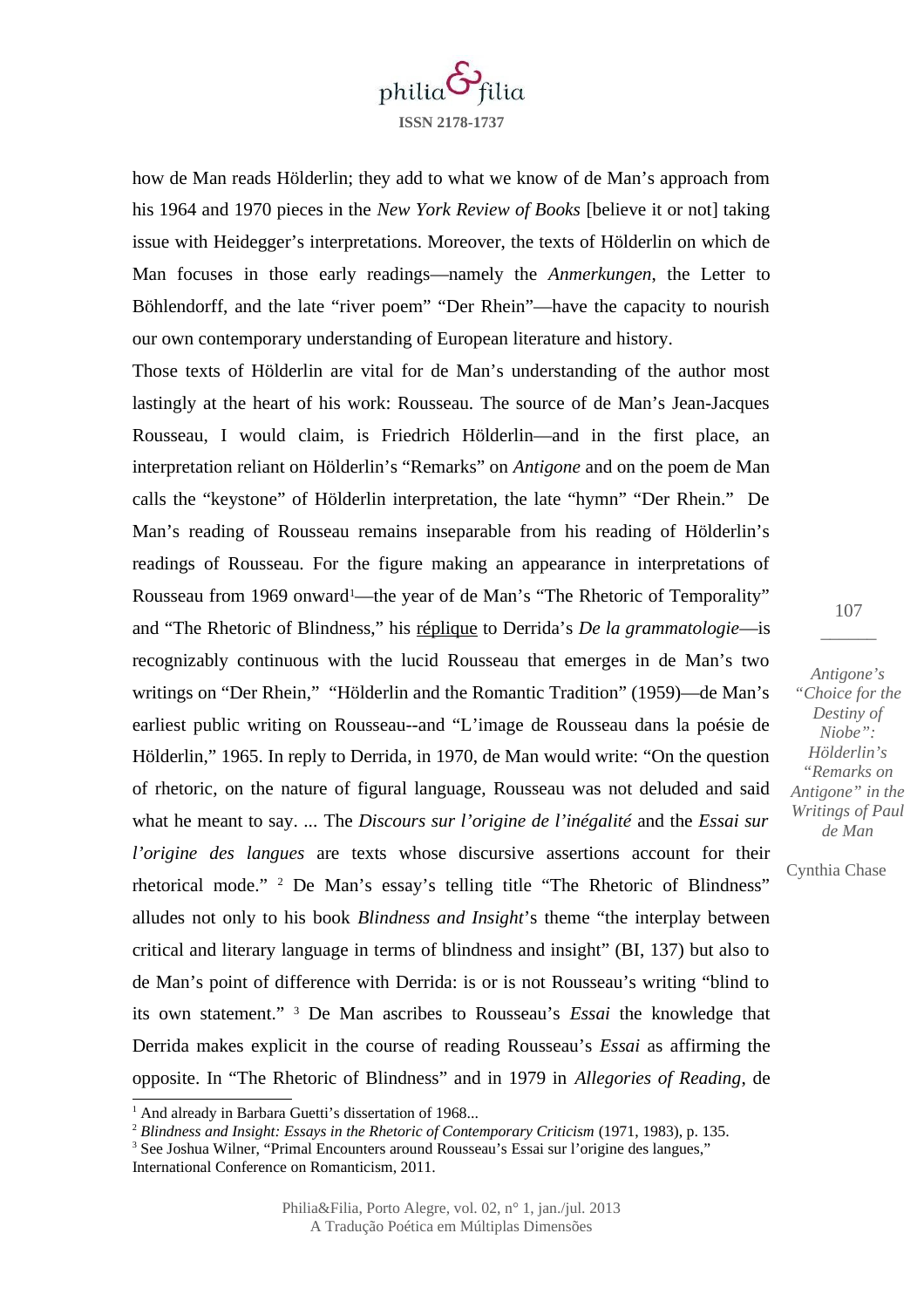

Man finds in Rousseau's *Second Discourse* and *Essay on the Origin of Languages* the power to provoke the "crisis" circumstances under which a work being said to be blind has been blinding—blinding the *critic* to the illumination that the critic employs to demystify the text from which, in truth, his illumination issues.

 "Der Rhein" begins with the poet's position in proximity to the Rhine; it evokes the course of the river—which flows first eastward "toward Asia" before turning away and back toward its source-- and modulates, in stanza 8, into four stanzas in which Rousseau comes to the fore, by way of allusions to the course of writing that begins with the *Discourse on Inequality* and culminates in the *Reveries of the Solitary Walker*, unmistakably being alluded to in stanza 10 with the reference to the "Bielersee," the lac de Bienne. In stanza 9, Rousseau is the one of whom the poet asks--in intricate syntax, in an enigmatic gesture of address--"how shall I name that stranger?"

---that one who

 [...]wie, Rousseau, dir, Unüberwindlich die Seele Die starkausdauernde ward, Und sicherer Sinn Und süsse Gaabe zu hören, Zu reden so, dass er aus heiliger Fülle Wie der Weingott, thörig göttlich Und gesezlos sie die Sprache der Reinesten giebt Verständlich den Guten, aber mit Recht

Die Achtungslosen mit Blindheit schlägt

[...], wie nenn ich den Fremden?

"What shall I call that stranger," "Endowed with steadfast meaning/ And a sweet gift of hearing,/ Of speaking" – sweet gift of hearing and of speaking language that is "comprehensible to the good,/But rightly strikes with blindness" those not paying heed, "die Achtungslosen"?

108  $\overline{\phantom{a}}$ 

*Antigone's "Choice for the Destiny of Niobe": Hölderlin's "Remarks on Antigone" in the Writings of Paul de Man*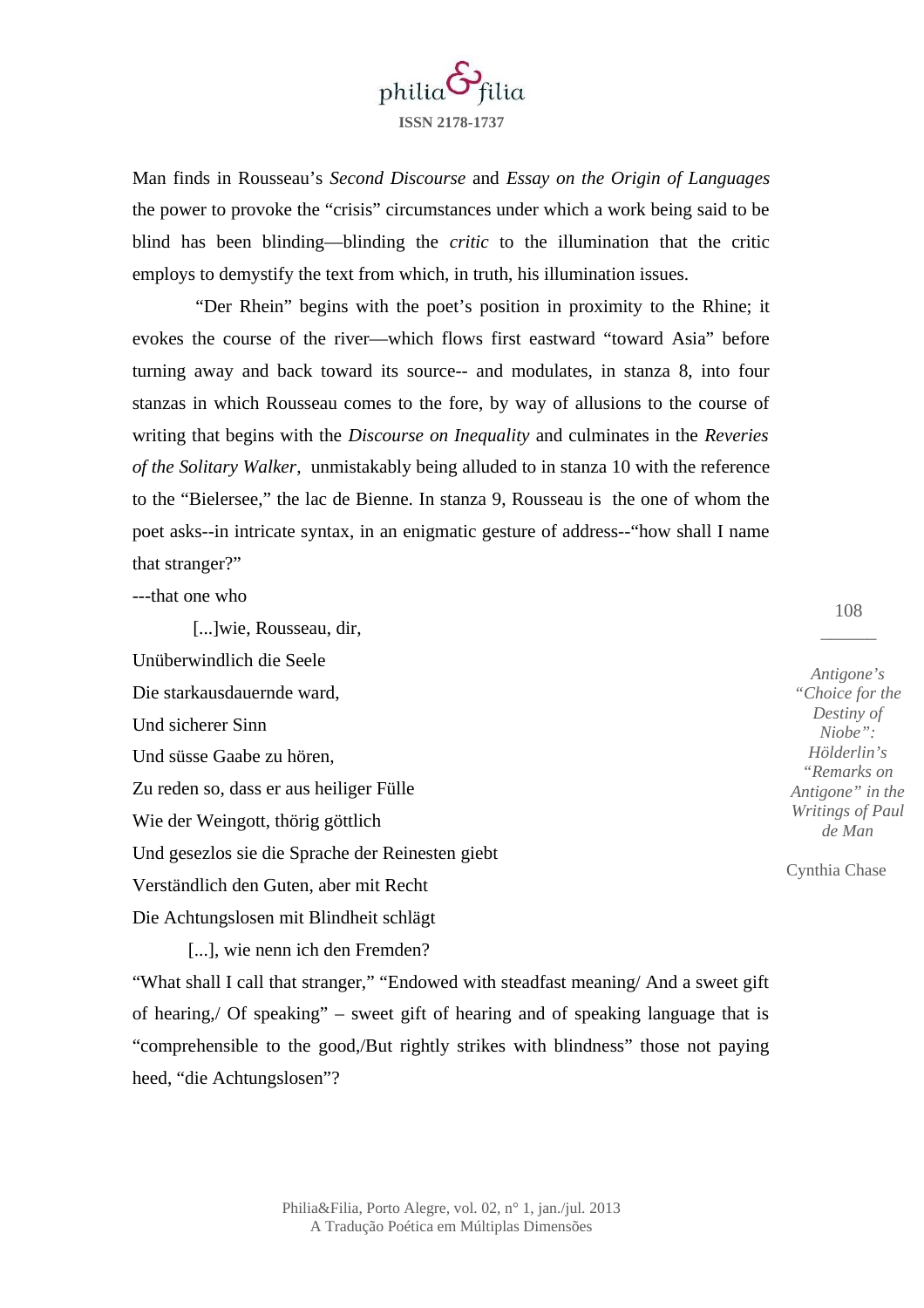

De Man, in his lecture on "Hölderlin and the Romantic Tradition," called "that stranger" by an allusive, highly charged name I shall try to explain today: (quote) "A Rousseau as Western as Antigone is Greek in her choice for the destiny of Niobe."

The antithesis "Western" versus "Greek" in that sentence derives from the terms in which Hölderlin characterized the situation of literature in his own time—a comparison and contrast between the Greeks and the moderns, the "Hesperians." Hölderlin's Hellenism is unlike any other. It abandons not only the long-standing premise that the moderns' relation to classical antiquity should be admiring imitation, but also the endemic binary opposition between naïve and modern elaborated in Schiller's *On Naïve and Sentimental Poetry*. Hölderlin introduces instead the idea of a "reversal," a reversal of direction "westward," away from Greece: "what he calls the 'vaterländische Umkehr'' or "patriotic reversal." Hölderlin's commentary of 1803on his *Antigone* translation is the chief text presenting this difficult, fraught, contested concept. The Rhine is a figure for the "vaterländische Umkehr," in that it "first flows eastward and then turns back upon itself to flow towards the West."

Hölderlin's "contact with Greek poetry was much closer than Goethe's or Schiller's," de Man writes. "In later Hölderlin" (if not in his youthful novel *Hyperion*), "his relationship towards Greece is not elegiac or imitative but dialectical, in the sense that the modern attraction towards the specific virtue of the Greeks is counterbalanced by a Greek attraction towards the specific virtue of the West." (112) The difference between Greece and the West, de Man stresses, is a difference between languages—between two kinds of "poetic language." He writes: "The Greek poetic language is aimed towards an actual, natural object and is capable of reaching it, of hitting its mark, so to speak; it reaches the object that it names— Hölderlin uses the expression 'etwas treffen.'" It is from section 3 of the *Anmerkungen zur Antigone* and from the Letter to Böhlendorff that de Man derives those terms for interpreting the figure of the river Rhine. "If the movement toward Asia is like the neo-Hellenic nostalgia towards Greece," de Man writes, "it is equivalent to the pantheistic ideal that longs for the immediate possession of the natural object which *the Greek language* achieves without effort." "Etwas treffen zu

*Antigone's "Choice for the Destiny of Niobe": Hölderlin's "Remarks on Antigone" in the Writings of Paul de Man*

109  $\overline{\phantom{a}}$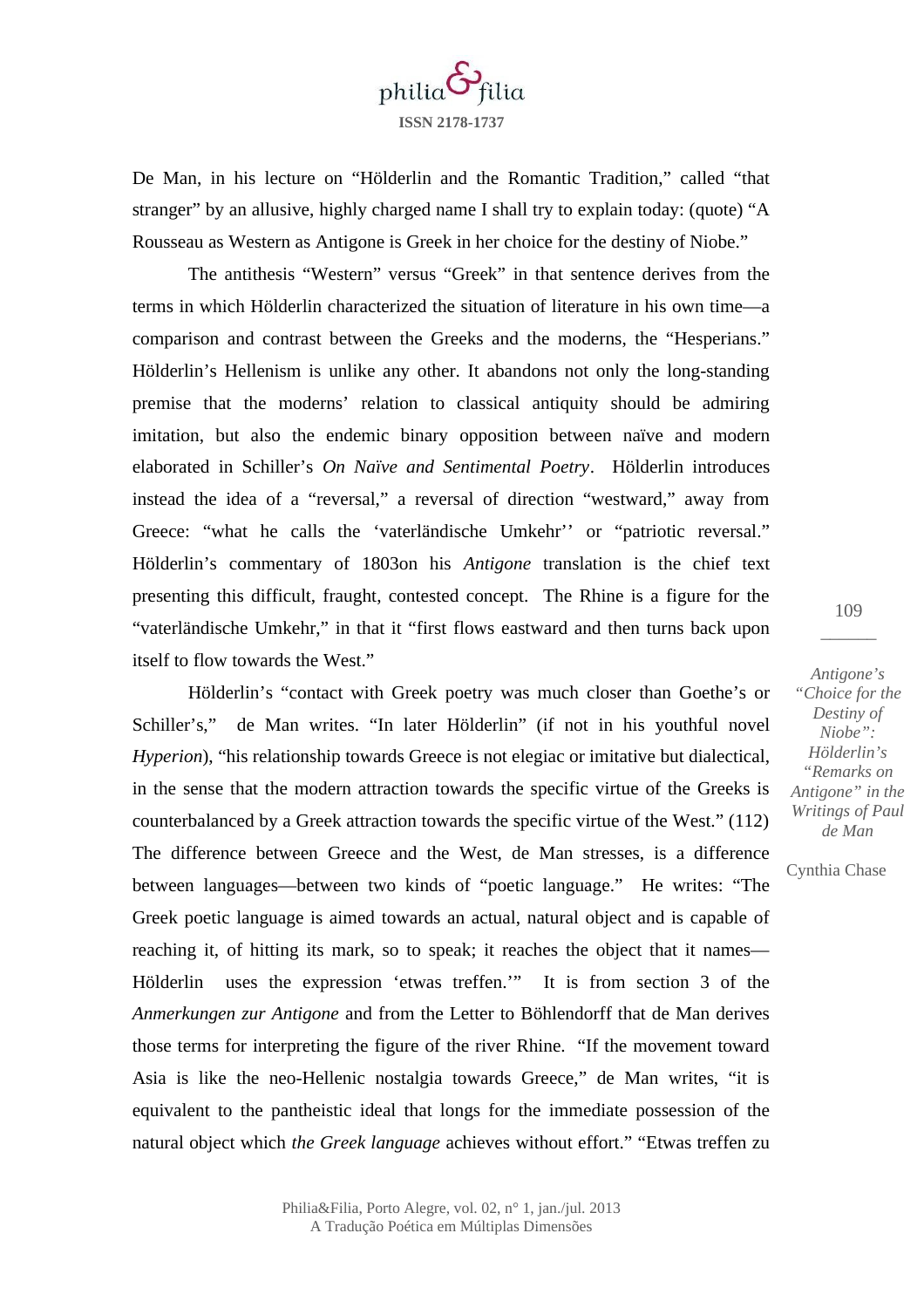

können," to be able to hit or reach something, Hölderlin writes, "is the chief striving (or "Haupttendenz") in the modes of representation of our time." De Man's thesis in "Hölderlin and the Romantic Tradition" is that Hölderlin's poetry has not been understood because it wrongly has been viewed in light of a critical tradition owing its premises to Romanticism (an incomplete understanding of Romanticism), whereas Hölderlin—and Rousseau—are something other than Romanticis. Hölderlin is unique in conceiving that the longing for our poetic language to work as the Greeks' did *ought to be renounced*. What distinguishes Hölderlin from the romantic and the Schillerian tradition, according to de Man, is that in "Der Rhein," for example, "the pantheistic drive [...] is the initial moment in a movement that will soon reverse itself." (HRT 114) The Rhine turns back *away* from Greece, toward that which is the native, "national"—Hölderlin 's word is neither of these, but "nationel"—the "nationel" capacity of the Hesperians,' the moderns,' language. That is the capability to "*sich fassen,*" to "grasp" or to "compose" oneself: "the selfreflective power," de Man writes, "which enables modern man to know his own consciousness." (HRT 115)

The dense, enigmatic "Remarks on Antigone" are rendered more intelligible by another prose text of H's, the famous Letter to Böhlendorff of December  $4<sup>th</sup>$ , 1801. Hölderlin there writes this crucial sentence: "We learn nothing with more difficulty than freely to use that which is national [nationell]." He continues: "And I believe that it is precisely the clarity of representation that is *originally* as natural for us as the fire from heaven is for the Greeks [...] in the process of cultural formation [Bildung], the properly nationel will always be the lesser advantage.." Again: "The free use of that which is one's own [that which is das Eigene] is the most difficult." In his essay of 1956, De Man invokes this key assertion: as he puts it, it is "the profoundly original idea that what is inborn appears to us as what is most difficult, whereas spirit finds it easy to thrive in what is most foreign to it." (PP 72) A culture's "chief striving" or "main tendency"--"Haupttendenz" is the term used in the "Remarks on Antigone"—is the *opposite* of its native or "nationel" ability that one attains the free use with most difficulty. Hölderlin's Letter to Böhlendorff asserts that "the chief *striving* in the modes of representation of *our* time is, *etwas treffen zu*

110  $\overline{\phantom{a}}$ 

*Antigone's "Choice for the Destiny of Niobe": Hölderlin's "Remarks on Antigone" in the Writings of Paul de Man*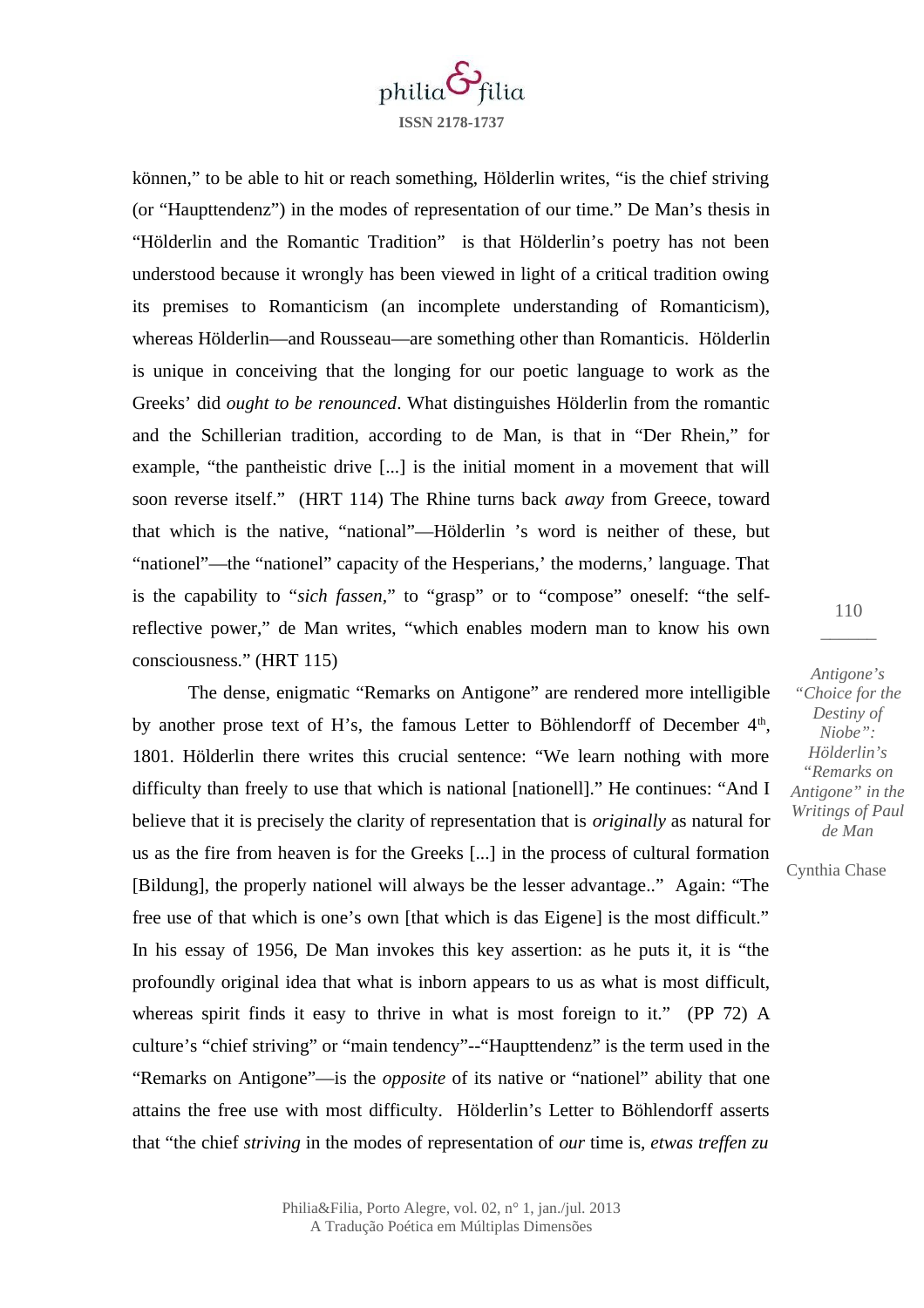

*können*," to be able to hit or reach something, whereas [the Greeks' chief striving] is (quote) "*sich fassen zu können*, "to be able to grasp [or "compose"] oneself, because (Hölderlin continues) "that is where their weakness lay." Hölderlin's Letter goes on, "And I believe that it is precisely the clarity of representation that is originally as natural for us as the fire from heaven is for the Greeks[...] the properly nationell will always be the lesser advantage. For this reason the Greeks are less masters of the holy pathos, because it was inborn for them, while on the other hand they are superior in the gift of representation from Homer on because this extraordinary man was soulful enough to capture for his Apollonian realm the occidental Junonian sobriety and thereby truly to appropriate that which is foreign. For us it's the reverse ... But that which is one's own has to be learned just as well as that which is foreign. For this reason the Greeks are indispensable for us. Only we will not catch up to them precisely in that which is our own, nationell for us, because, as I said, the free use of that which is one's own is the most difficult." [4](#page-6-0)

That is the source of de Man's characterization, in 1959, of the Greek "poetic language" as "aimed towards an actual, natural object and ...capable of reaching it." "Hölderlin and the Romantic Tradition," citing Hölderlin, says, "Greece and the West are opposite and distinct in their essence; the attraction for Greece on Western man is not that of something intrinsically superior and desirable but of something essentially *other*, possessing a virtue which he does not possess, but lacking in *his* specific virtue." (113) The most difficult achievement is the "turning round"—the *Umkehr*--from a culture's "main tendency" or "chief striving" ["Haupttendenz"] back toward the capability which is native to it.<sup>[5](#page-6-1)</sup> In the case of the moderns, that striving, that yearning, is for what, as moderns, we ascribe to the ancient Greeks- unity with nature. On the part of the Greeks, according to de Man's reading of Hölderlin, the yearning is for self-knowledge, self-consciousness. Never was there the self-solidary, unified, naïve condition of being that a traditional and Schillerian concept of Western art envisions as an ideal to be emulated (or elegiacally mourned for). "We must imagine,' writes de Man, "to use Schiller's vocabulary, within the

111  $\overline{\phantom{a}}$ 

*Antigone's "Choice for the Destiny of Niobe": Hölderlin's "Remarks on Antigone" in the Writings of Paul de Man*

<span id="page-6-0"></span><sup>&</sup>lt;sup>4</sup> I have quoted from the translation in AW.... pp 28-29

<span id="page-6-1"></span><sup>5</sup> The second paragraph of section 3 of the *Anmerkungen zur Antigonä* refers to "the Greek

representations' […] chief tendency [Haupttendenz] [and] weakness" (versus the "chief tendency" of "the mode of representation of our time").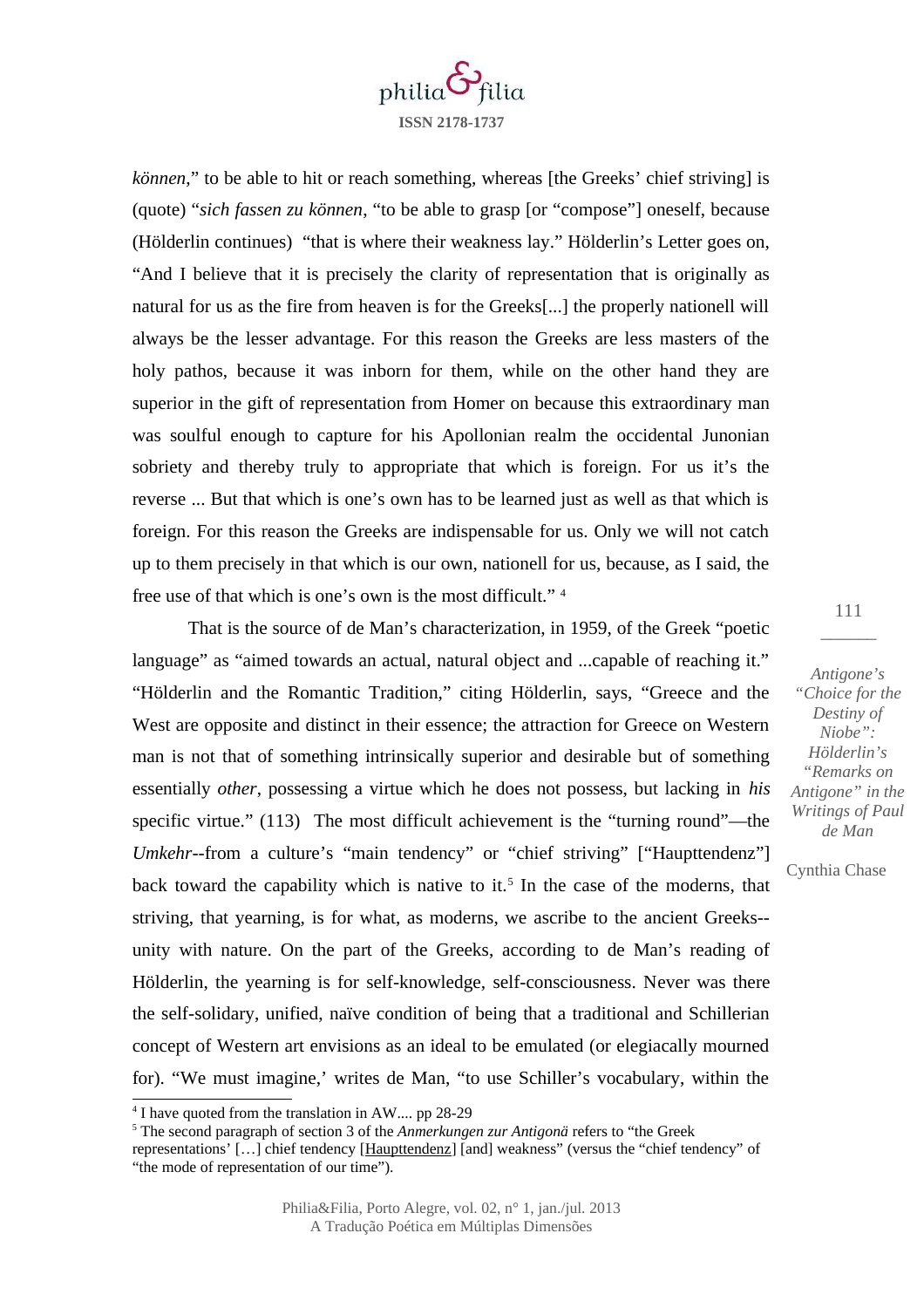

naïve Greek a sentimental longing for consciousness as strong as the modern 'sentimental' longing for nature.'[6](#page-7-0) In bringing to bear on his interpretation of the figure of Rousseau in "Der Rhein" an account of the "Umkehr" based on his reading of the Letter to Böhlendorff and the "Remarks on Antigone*,"* de Man differentiates his own conception of figurative language from the binary structuring of a whole system of relationships within which the romantic tradition's model of the "image" or figure belongs. Binarisms such as the relation between the moderns and the ancients, the "sentimental" and the "naïve," art and nature, and self-consciousness and unselfconsciousness, are replaced, in de Man's conceptualization of literature, by a dialectical and chiasmatic structuring of the relationship between two types of poetic language.

"For Hölderlin," de Man had written in 1956 in his article in *Monde Nouveau*, "the ultimate truth of poetry resides neither in the eternal nor in the temporal, but in the turning back through which a poetry of the sensuous tears itself away from its need to become self-consciousness, or a poetry of process tears itself away from its desire to get back to the object. The power of this vision has its source in the renunciation that is at its center...." (PP 72). "Hölderlin and the Romantic Tradition" invokes an example of such a renunciation: Antigone's "choice for the destiny of Niobe" (115). " It signifies and instantiates the renunciation of the Greeks' yearning toward that which they lack—self-knowledge, self-consciousness. (Quote): "Antigone's supreme act, through which she accomplishes her true nature, [is] the act by which she accepts, in her death, a metamorphosis into stone." (Unquote.) Antigone's choice for the destiny of turning to rock is reminiscent, for a reader of Hölderlin's "Brot und Wein" and de Man's "Intentional Structure of the Romantic Image" (1960), of the intentional structure whereby--as according to the beautiful metaphor for metaphor in "Bread and Wine"--"Now must words originate like flowers." But one of the implications of the radical disparity and discontinuity between the Greeks and the moderns Hölderlin's Letter to Böhlendorff insists on, is that we Romantics and moderns' would-be transmutation of our words, their origination like things with the substantiality of stones or the beauty of flowers, is

*Antigone's "Choice for the Destiny of Niobe": Hölderlin's "Remarks on Antigone" in the Writings of Paul de Man*

<span id="page-7-0"></span><sup>6</sup> "Hölderlin and the Romantic Tradition," in *Romanticism and Contemporary Criticism*, p. 134.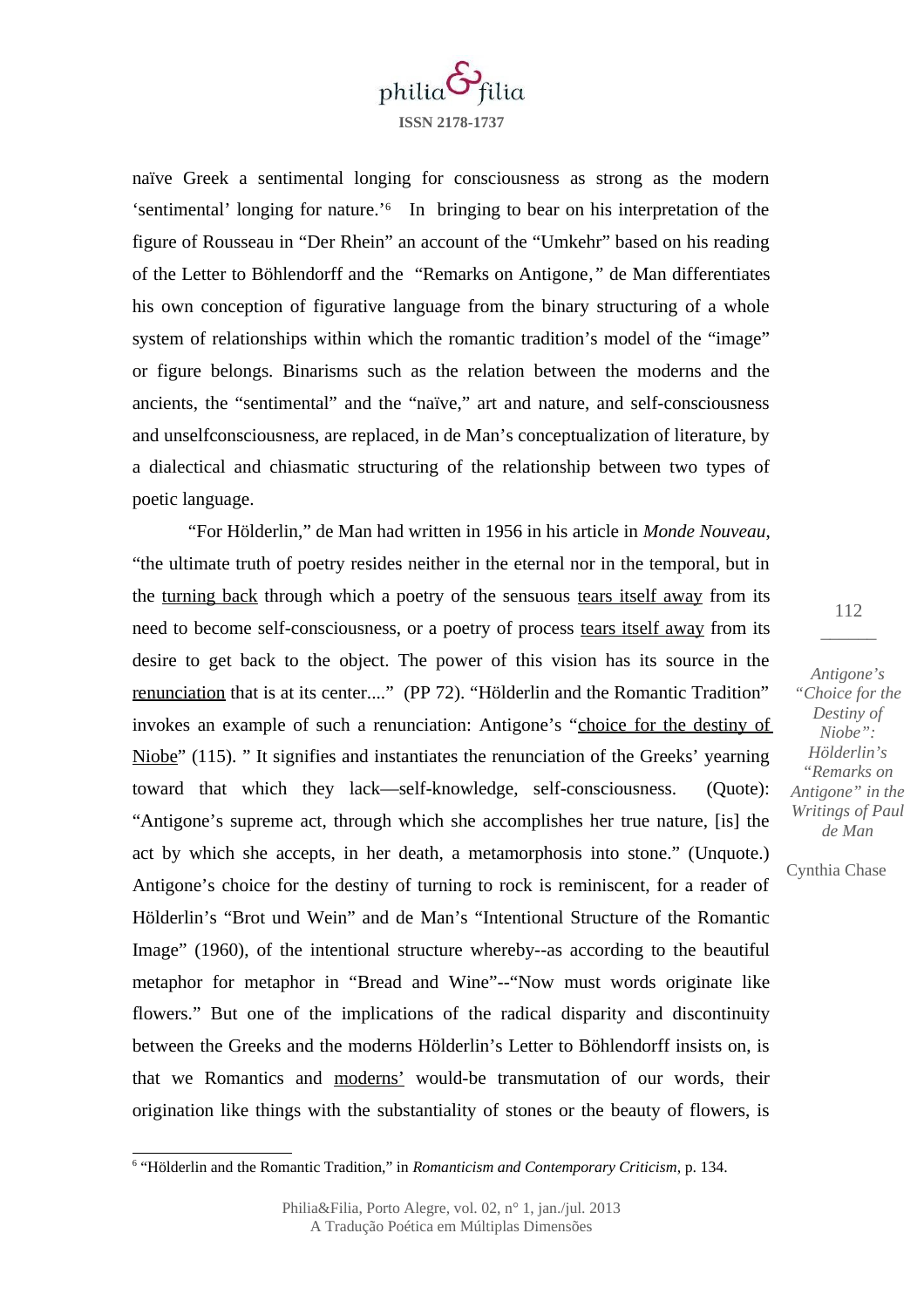

precisely not a renunciatory reversal, but a monumentalization of the aesthetic. For the moderns, the romantics, the Hesperians, consciousness' identification with a sensuous object—whether a stone or a flower—is not a renunciation, but a going with the flow, maintenance of the delusion ascribing ontological priority to the natural object.

The wording and emphasis of de Man's pivotal formulation in "Hölderlin and the Romantic Tradition" should hold our attention. Quote: "The superiority of the Greeks over us does not reside in the fact that they are capable of experiencing pantheistic unity which, for us, is bound to remain unreachable and ideal; they can do so only because they lack the consciousness of self which we possess in a high degree. Their superiority [...] is that they have dared*, like Antigone daring to become Niobe*, to be totally what they are instead of trying to become what they are not."

"Like Antigone daring to become Niobe"—a strange way indeed, one might reflect, to describe Antigone's defiance of the tyrant Creon's decree and to carry out the burial rites for her brother Polyneices. What de Man has done—and what Hölderlin did in the *Anmerkungen*-- is to take up Hölderlin's Antigone's own language for describing her fate; and to name it—her fate and her language—as her *choice* and her own dared *deed*. Creon has said, "Lead her away at once and with the crypt, with darkness/ Overshadow her, as said. Let her rest there/ Lonely alone and die if she must die/ Or wither living under such a roof." Antigone, speaking to the Chorus, says—I quote from David Constantine's 2001 translation-- "And now he leads me, handling me, away,/ Me without bed and wedding, not the marriage part/ Have I received nor nourishing a child/ But lonely so from loved ones sad in soul/ Living into the desert of the dead/ I am descending [...]"[7](#page-8-0) This is not the moment pinpointed by Hölderlin in his *Anmerkungen* and de Man in his lecture. Those texts pinpoint, rather, the moment in which Antigone identifies her fate with Niobe's. Hölderlin calls Niobe "a particularly apt image of early [of Greek] genius." De Man follows Hölderlin in singling out Antigone's haunting lines comparing her fate to Niobe's, in Act II, scene 3. Hölderlin's *Remarks* quote the first line, "Ich habe gehört, eine Wüste gleich sei worden"--"I have heard like a desert became" (Niobe).

113  $\overline{\phantom{a}}$ 

*Antigone's "Choice for the Destiny of Niobe": Hölderlin's "Remarks on Antigone" in the Writings of Paul de Man*

<span id="page-8-0"></span><sup>7</sup> Constantine translation, p. 98-99. Act 3 scene 3.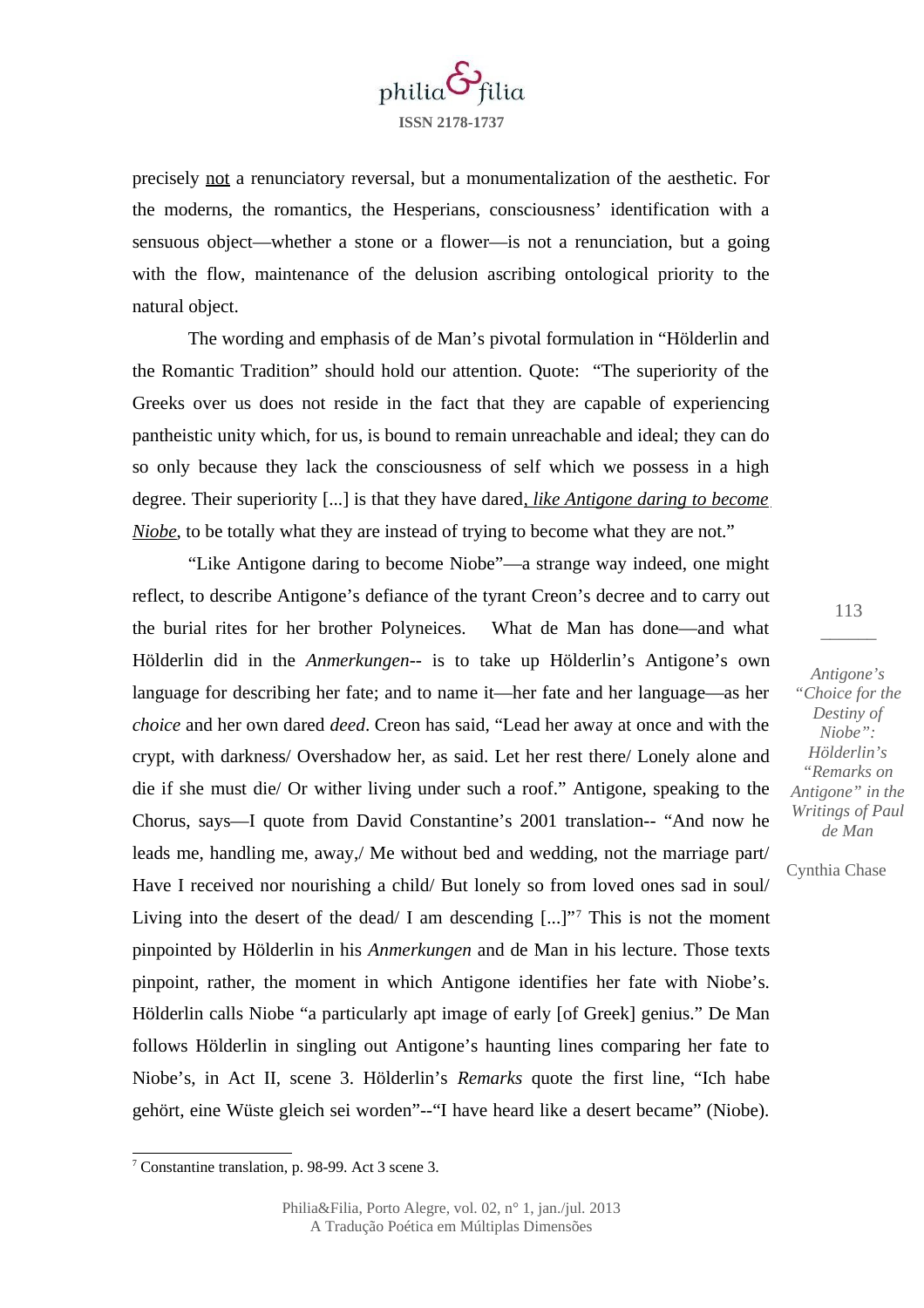

Hölderlin writes beneath that line: "Presumably Antigone's highest trait." Is "Antigone's highest trait" the becoming like a desert or wasteland, or the speaking about that? De Man's reading recapitulates the ambiguity of Hölderlin's paratactic remark: he writes, "the highest moment in the destiny of Antigone ... is such a moment of Umkehr. It takes place at the beginning of the third act when Antigone's fate has been sealed; all attempts to intervene for her have failed and she knows her choice to be one of death. At that moment, she likens herself to Niobe, the daughter of Tantalus who was changed into a stone by Artemis and Apollo."

 The choice Antigone "knows to be one of death" one usually thinks of as her decision to carry out the funeral rites for Polyneices in spite of Creon's forbidding it. De Man's key phrase "her choice for the destiny of Niobe" assimilates that choice to, or displaces it by, Antigone's choice to utter the comparison between Niobe and herself. Crucial to Antigone's "choice"--"one of death"-- is that she *makes* that comparison. De Man is following Hölderlin's reading of his own translation at the point in the *Anmerkungen* citing the first line of Antigone's utterance. It is a reading distinct from the reception of the myth of Niobe as a trope for grief, which psychologizes the myth and understands Niobe as turning to stone out of grief at the death of her children. De Man formulates the myth as Niobe's being "changed into a stone by Apollo and Artemis"—a rendering that stresses the metamorphosis and elides the element of grief. De Man's wording foregrounds Antigone's production of rhetorical language, and the strange temporality of a "choice" and of the knowledge that one is committed to death. De Man's word for Antigone's identification of her fate with Niobe's, "likens," lays the stress on her agency in such a way as to almost identify the act of comparison with a metamorphosis, as if Antigone turns herself into Niobe by speaking about herself in this way. That indeed will be the way in which de Man reads the passage.

Here is the passage: Ich habe gehört, der Wüste gleich sei worden Die Lebensreiche, Phrygische, Von Tantalos im Schosze gezogen, an Sipylos Gipfel; Höckricht sei worden die und, wie eins Efeuketten

114  $\overline{\phantom{a}}$ 

*Antigone's "Choice for the Destiny of Niobe": Hölderlin's "Remarks on Antigone" in the Writings of Paul de Man*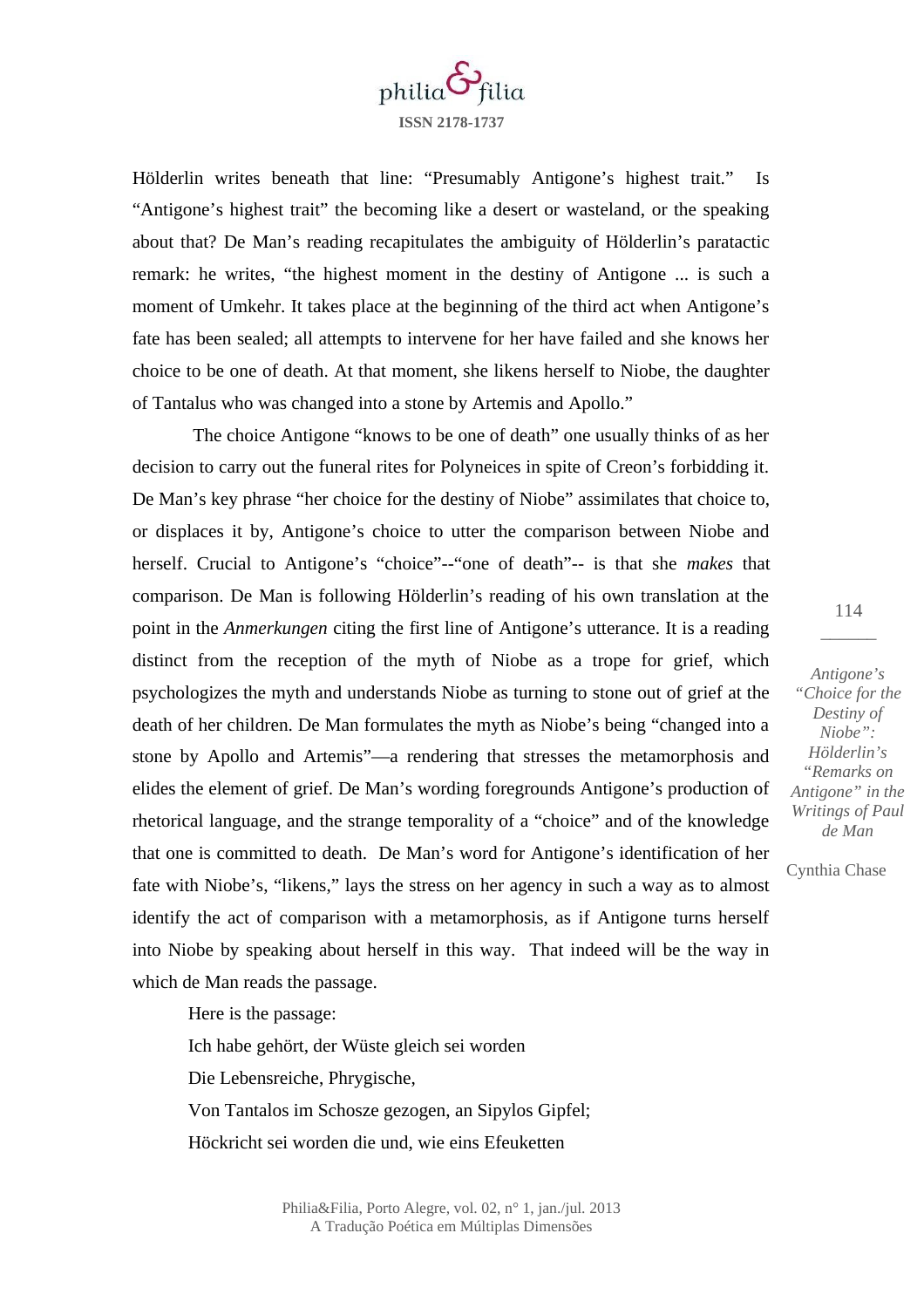

Antut, in langsamen Fels Zusammengezogen; und, immerhin bei ihr, Wie Männer sagen, bleibt der Winter; Und waschet den Hals ihr unter Schneehellen Tränen der Wimpern. Recht der gleich

Bringt mich ein Geist zu Bette. -----Here's a more or less line by line translation:

I have heard that like a desert became

The life-rich Phrygian,

From the lap of Tantalus born, on Sipylos' peak;

That rocky she became and, as chains of ivy

Are put on, into a slow rock [Fels, rock or cliff]

She was constricted; and, always, where she is,

People say, winter stays;

And there wash her neck

Snowbright tears from her eyelids. Like her exactly

A spirit brings me to bed.

That block of German, of late Hölderlin, thwarts the ear's capture of meaning, obstructs the eye's movement over the page. Incorporating the strangeness and opacity of the language of Hölderlin's "translation" of Sophocles alters the density of de Man's text. There is a sudden switch from diegesis to dramatic voice, as de Man speaks Hölderlin's Antigone's lines.<sup>[8](#page-10-0)</sup> He then speaks, as it were, his own. In combination with what comes next—de Man's focusing in on "Western" Rousseau and on "measured language"—the following assertions are far-reachingly significant. "Niobe is, according to Hölderlin, the true image of the Hellenic genius and thus Antigone's *decision to be like Niobe* is the return upon herself by means of which she

*Antigone's "Choice for the Destiny of Niobe": Hölderlin's "Remarks on Antigone" in the Writings of Paul de Man*

115  $\overline{\phantom{a}}$ 

<span id="page-10-0"></span> $8$  Translated by David Constantine, the passage reads, "I have heard she turned to a wasteland/That Phrygian so full of life/Whom Tantalus dangled, on Sipylus' peaks/She is crouched and shrunk/To a slow stone [*Fels*: cliff], they put her in chains/Of ivy and winter is with her/Always people say, and washes her throat/With snow-bright tears/From under her lids. Like her exactly/A ghost brings me to bed." *Hölderlin's Sophocles. Oedipus and Antigone*. Highgreen, Tarset, Northumberland: Bloodaxe Books, 2001.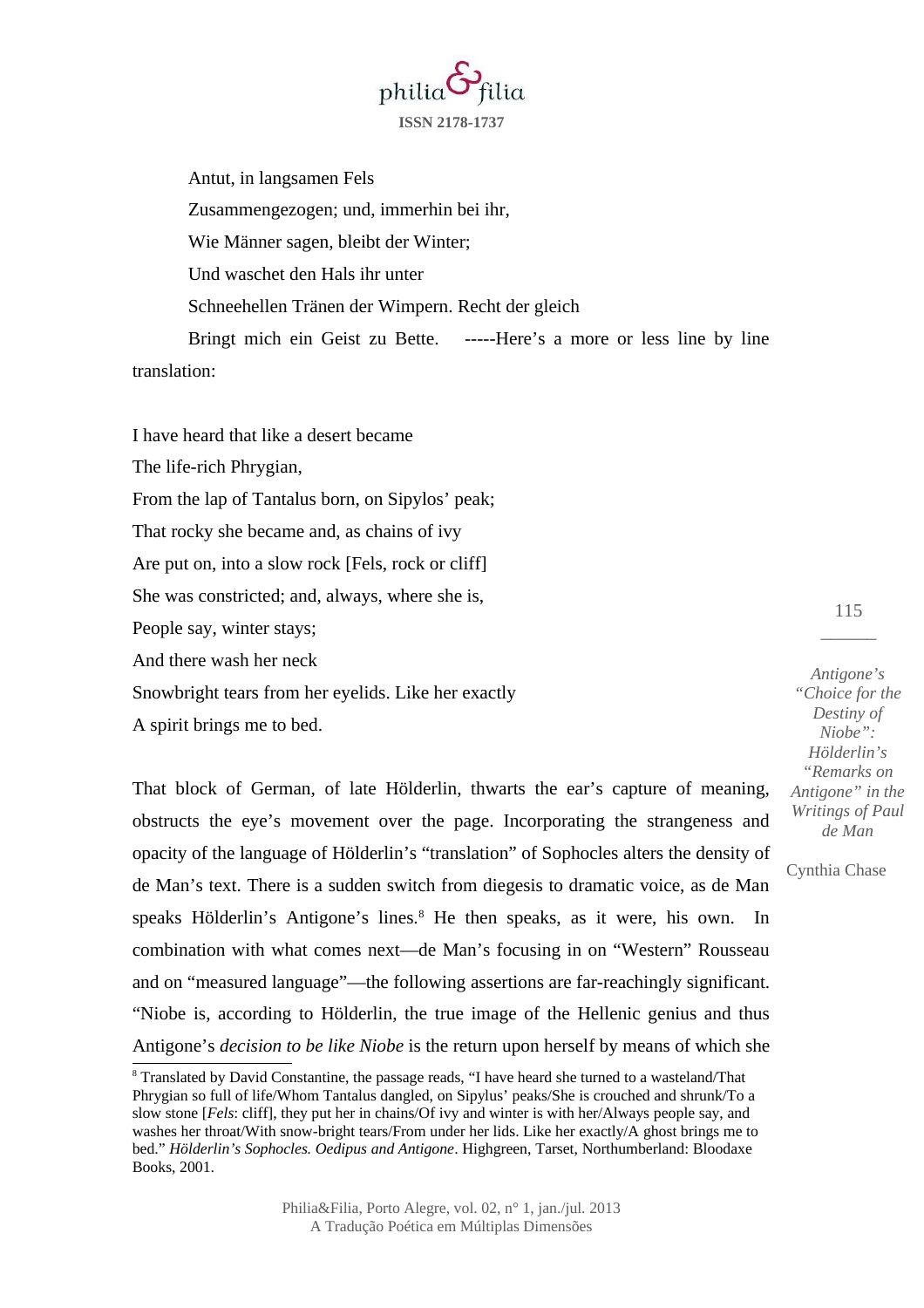

assumes the true, national Greek status. The most specifically Greek of all acts is that one by which a human being chooses to become the object it can reach, becomes earth or rock, the most solidly plastic of all substances. [...] The human figure daring to be stone, such is the supreme Greek achievement; it is natural, therefore, that Greek permanence should be sealed forever in the marble statues left by their sculptors, more still than in their poetry. Contrary to Greece, the West has not yet dared to make this return upon itself."<sup>[9](#page-11-0)</sup>

To capture the implications of de Man's rugged language here one has both to compare it with Hölderlin's and to fit it into de Man's extended argument. Hölderlin's commentary describes Antigone's comparison of her fate to Niobe's as a rhetorical utterance and an apotropoeic gesture. Such sublime mockery ... in so far as holy madness is the highest human manifestation and is at this moment more soul than speech, outdoes all her other utterances, and it is moreover necessary to speak of beauty thus in the superlative because the demeanour itself rests upon, among other things, a superlative of human spirit and heroic virtuosity." Hölderlin goes on, "It is a great resource of the secretly working soul that at the highest state of consciousness it evades consciousness and that, before the present god actually seizes it, the soul confronts him with bold, frequently even blasphemic word and thus maintains the sacred living potential of the spirit."<sup>[10](#page-11-1)</sup> Such is Antigone's comparison of her destiny with that of Niobe, grand-daughter of Zeus. In a state of high consciousness," Hölderlin continues, [the soul] "compares itself always to objects that have no consciousness, but that in their fate have taken on the form of consciousness." Niobe took the form of a Fels, and the condition of a desert or "wasteland" ("Wüste"). Hölderlin's commentary continues, "Such is a land that has become a wasteland through having in its original abundant fruitfulness too greatly increased the effect of the sun's light, and so become arid. Niobe's fate in Phrygia."[11](#page-11-2) That elaboration introduces a further image needing interpretation and reorients the comparison so that it describes the transformation not only of a consciousness but of material things. Without ado, Hölderlin gives as an instance of an object that "in its fate has taken on

116  $\overline{\phantom{a}}$ 

*Antigone's "Choice for the Destiny of Niobe": Hölderlin's "Remarks on Antigone" in the Writings of Paul de Man*

<span id="page-11-0"></span><sup>&</sup>lt;sup>9</sup> "Hölderlin and the Romantic Tradition," p. 115

<span id="page-11-1"></span> $10$  Constantine translation, modified; then Pfau translation, p. 111.

<span id="page-11-2"></span> $11$  (Constantine, 115).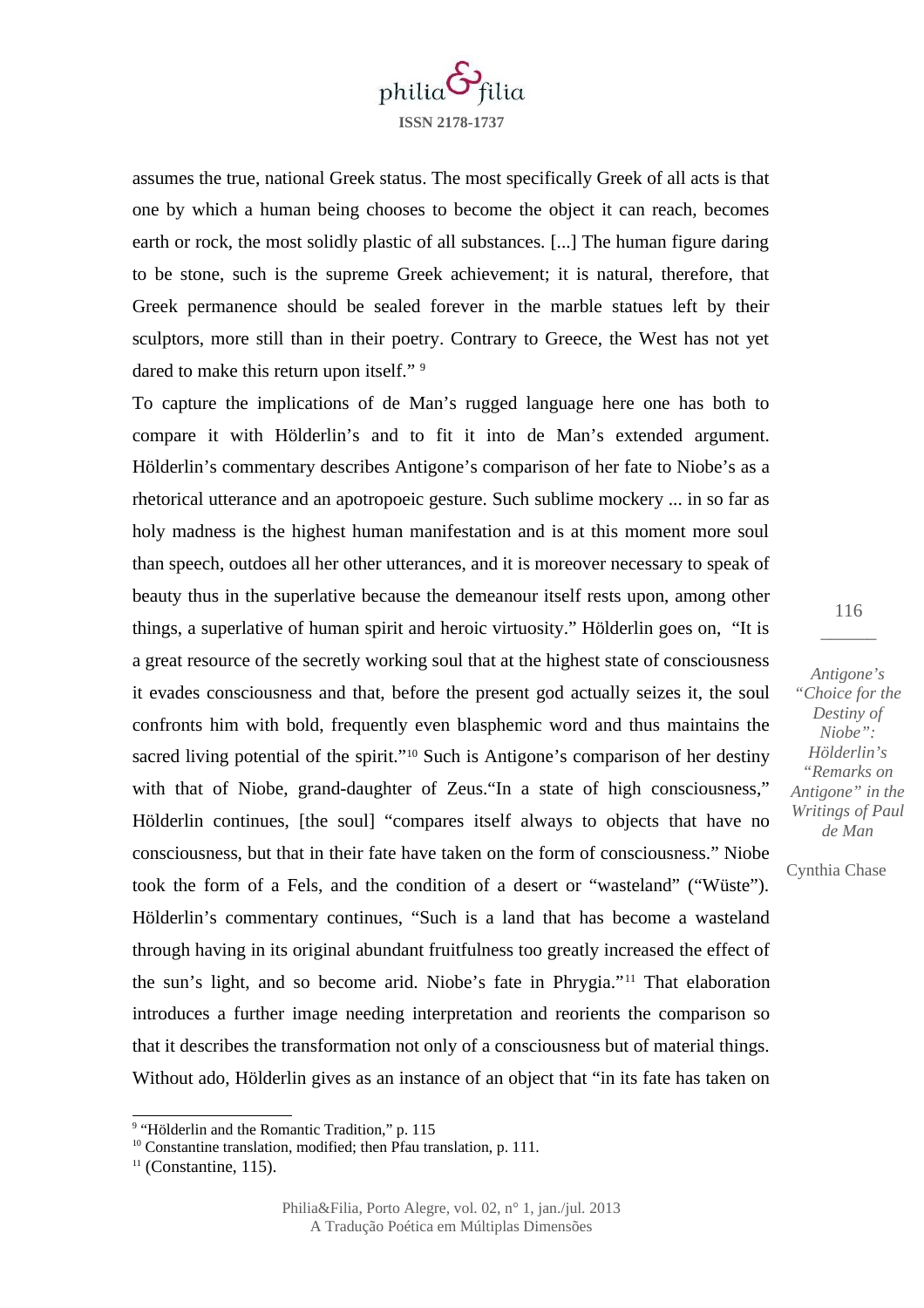

the form of consciousness" "a land that has become a wasteland." (One ought to bring to mind this passage of de Man's source text the "Remarks on Antigone" when one finds him evoking passages of Wordsworth, or Yeats's in "A Prayer for My Daughter" "one bare hill," characterized by their barrenness, their deprivation or desolation.) Hölderlin's elaboration about a "wasteland" is adducing the transformation of "objects that have taken on the form of consciousness." Thus stones may take on the form of human beings. So it is with the Greeks. They do. De Man's reading of Antigone's lines speaks, precisely, of statues: of "Greek permanence [...] sealed forever in the marble statues left by their sculptors, more still than in their poetry."

The word for "stone" Stein actually occurs neither in the lines Antigone speaks nor in Hölderlin's commentary on them, which dwells on the word "Wüste," wasteland or desert. Yet Antigone's self-comparison with *Niobe turning to stone* is a crux in de Man's argument. For de Man, Hölderlin conceives a Rousseau who is "as Western" as precisely *that* "Antigone is Greek."

The "Rousseau as Western as Antigone is Greek" is none other than the one who emerges in "Der Rhein" in stanza 11 with the unmistakable allusion to Rousseau's *Reveries* and the Cinquieme Promenade. It is the Rousseau writing of "the state in which I often found myself at the ile St-Pierre" (hear "the isle of saint *stone*), "in my solitary reveries, whether lying down in my boat that I allowed to move about as the water took it, or sitting on the banks of the stormy lake, or elsewhere, "au bord d'une belle riviere ou d'un ruisseau (hear the "Rousseau") murmurant sur le gravier," "at the edge of a beautiful river or of a stream murmuring along the gravel." At such moments, Rousseau, de Man writes, "is not contemplating his own reflection; he is staring at the sky, where all has lost the density of earth and matter and acquired the total mobility of consciousness."

De Man's lecture has read the words of Antigone and Rousseau in such a way that we understand them to be each other's opposite and counterpart. Now he brings in "one word that recurs more and more often in the late poetry," the word "Maas." I quote: "In a Western world after the *Umkehr*, "measurement," *Maas*, would no longer be of matter but of the substance of the mind, the logos. Measured language

*Antigone's "Choice for the Destiny of Niobe": Hölderlin's "Remarks on Antigone" in the Writings of Paul de Man*

117  $\overline{\phantom{a}}$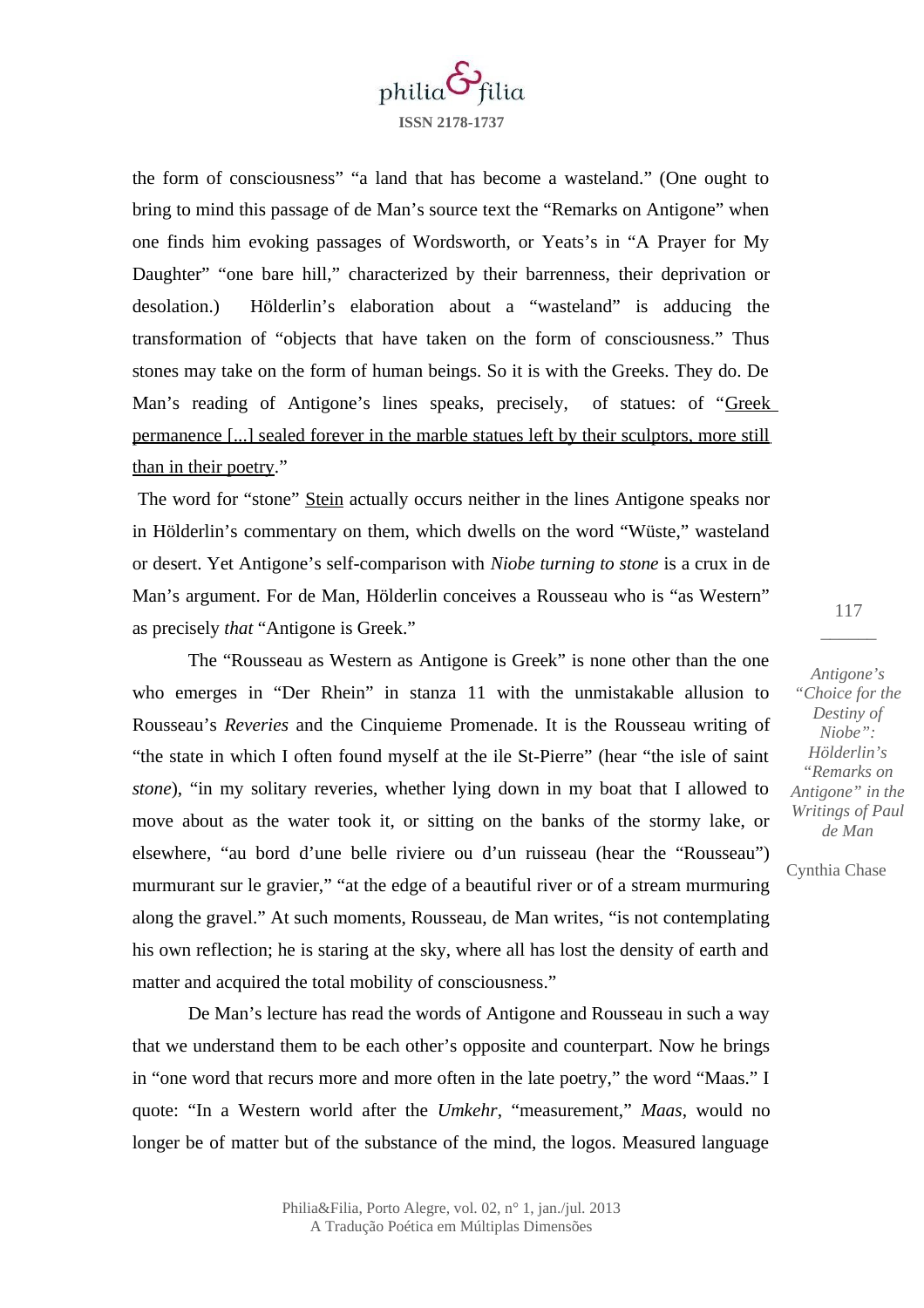

means poetry, and we can assume that the supreme form of Western art will be poetic, as the supreme form of Greek art had to be plastic. But the metrics of Western poetry will be different from the kind of metrics we know and which treat language still primarily as if it were a material substance, made of sound and measurable time. What strikes us as the most strange and alien in the extreme rhythmical complication of the late Hölderlin hymns may be a foreboding of this 'architectonic of the heaven,' as he called it, which it remains for Western poetry to invent." (119) The combination of these passages of the recently rediscovered complete version of "Hölderlin and the Romantic Tradition" were zeroed in on by the critic and Hölderlin scholar Andrzej Warminski, in a e mail of 2011, as amazing for de Man to have written in 1959: the "*sentences […] on how Greek art had to be plastic whereas Western art will be poetic* […]; for "*they anticipate the critique of the category of the aesthetic as de Man reads it in 'Sign and Symbol [in Hegel's* Aesthetics*]' and 'Hegel on the Sublime'"* [de Man essays of 1982-3]*. That is, poetry as a 'post-art,' a no longer art, no longer the sensory appearance of the idea […]."* 

In 1956, in "Le devenir, la poésie," Paul de Man had turned to Hölderlin's *Remarks on Antigone* to define the exemplary poetic choices of Baudelaire and Mallarmé, and they had proven an extraordinary resource, providing him the terms for distinguishing the poetry of substance versus the poetry of process, the poetry of the sensuous versus the poetry of becoming. De Man notes: "[...] thanks to a letter to his editor, Wilmans, on September 20, 1803, we [...] know that Hölderlin wanted not only to translate Sophocles, but as he says quite frankly, to correct him by making him accessible to a modern readership" (72). In an exercise of what de Man later called "analytical reading"—and in exact explication of Hölderlin's own analysis--de Man spells out what that "correction" of Sophocles would entail. Given the chiasmus that separates and links Greek and Western poetry, translation of the Greek tragedy into German requires a complex transposition: transposing the way that (quote) "*Greek* poetry [...] expresses what is foreign to *Greek* spirit (that is, consciousness and clarity)" into the way that "*Western* poetry [...] expresses what is foreign to *Western* spirit (that is, immediate pathos and sensuousness)." Hölderlin has done this in translating *Antigone.* Hölderlin's "immediate pathos and sensuousness" comes out

118  $\overline{\phantom{a}}$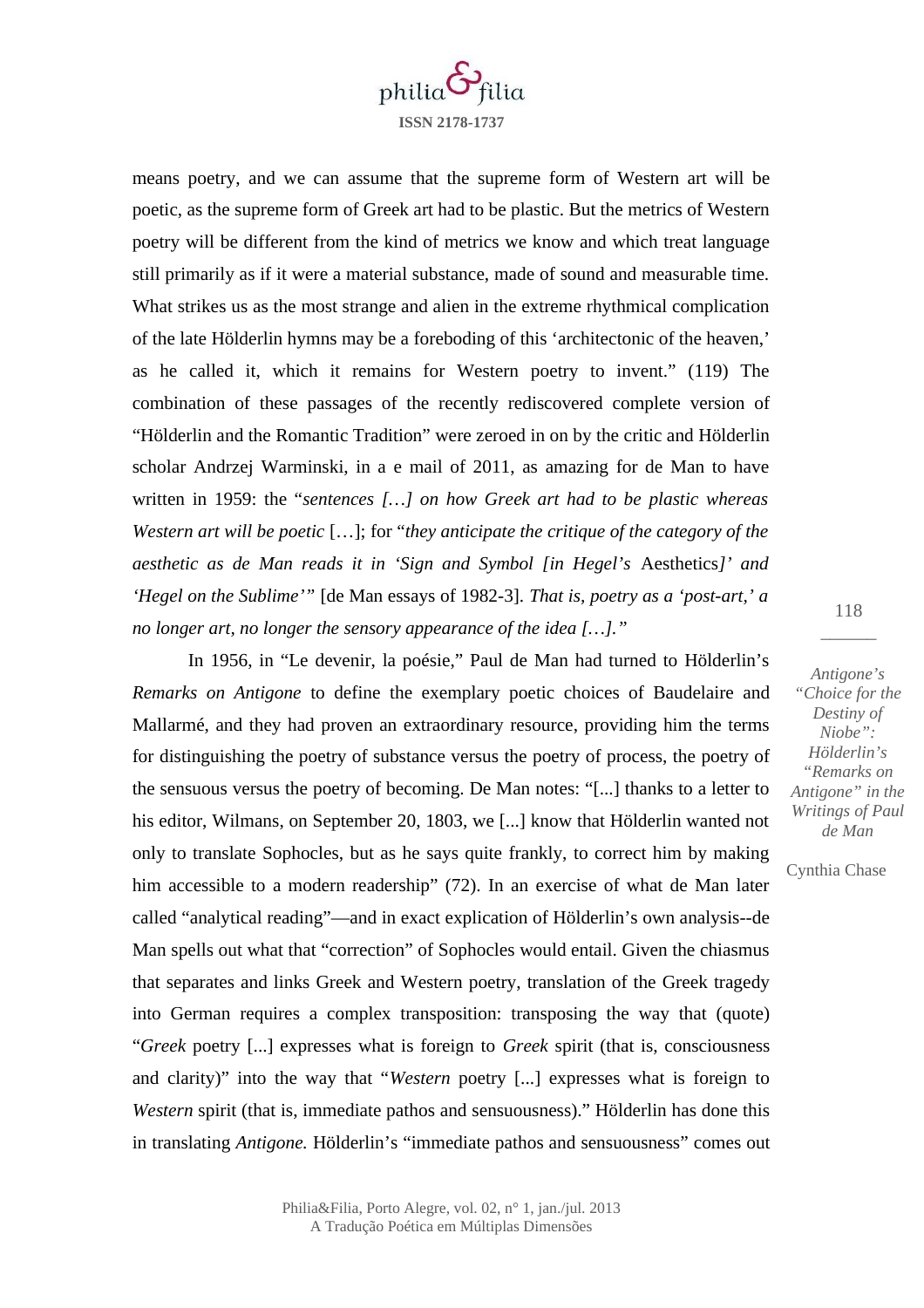

in all its the uncanny force as we hear or read his rendering of Antigone's "choice for the destiny of Niobe."

"We are powerless to imagine," de Man says flatly in "Hölderlin and the Romantic Tradition," "the characteristics of an art that would not be an expression of unity in nature, whether actual or ideal." (119). It is at this point that de Man brings in the double-meaninged word "Maass," measure. Samuel Weber, writing in 2012, reflects on the tension between what is said about "Maas" or "measure" in "Der Rhein" and a very late text, "In lieblicher Bläue." In the latter text is written, "Giebt es auf Erden ein Maas?" Is there a measure on earth? And the answer comes, "Es giebt keines." "There is none." In stanza 14 of "Der Rhein," on the other hand, we read, "Nur hat ein Jeder sein Maas." "Only, each one has his measure." "But the contradiction is only apparent," writes Weber: "for what has 'its measure' on earth is 'ein jeder': each one, every singular being has its measure. But that measure is different for each and everyone. And since it is radically singular, it cannot be 'grasped' or even touched but only encountered in and as what Hölderlin, *In Lieblicher Bläue* , calls the 'Gestalt.' It can be encountered in an appearing that at the same time is also its disappearing. To try to name it properly, to identify it, would be to try to repeat the singular as the same, to force the like to be equal [...] instead of accepting it as merely the 'like.'" <sup>[12](#page-14-0)</sup>

Samuel Weber's reading of this line in "Der Rhein" is consistent with de Man's reading of "Der Rhein" in "Hölderlin and the Romantic Tradition." One sees this at a key turn in his reading of the words "nicht Ungleiches dulden," "not to suffer or tolerate inequality," which de Man comes to in the course of explaining how the poem makes the transition in stanza 8 "from the river to the thinker," from the Rhine to Rousseau. "At the end of stanza 8, [the poet] addresses the dreamer (*der Schwärmer*) who cannot endure inequality (*Ungleiches*).," de Man writes. "[The word] 'Ungleiches'... alludes to the title of [Rousseau's] early work *De l'origine de l'inégalité parmi les hommes* which, more than any other of his writings has helped to prepare the French Revolution. Rousseau's political ideal of equality appears as the most modern form of the pantheistic longing for unity with the natural object. His

119  $\overline{\phantom{a}}$ 

*Antigone's "Choice for the Destiny of Niobe": Hölderlin's "Remarks on Antigone" in the Writings of Paul de Man*

<span id="page-14-0"></span><sup>12</sup> Weber, 19.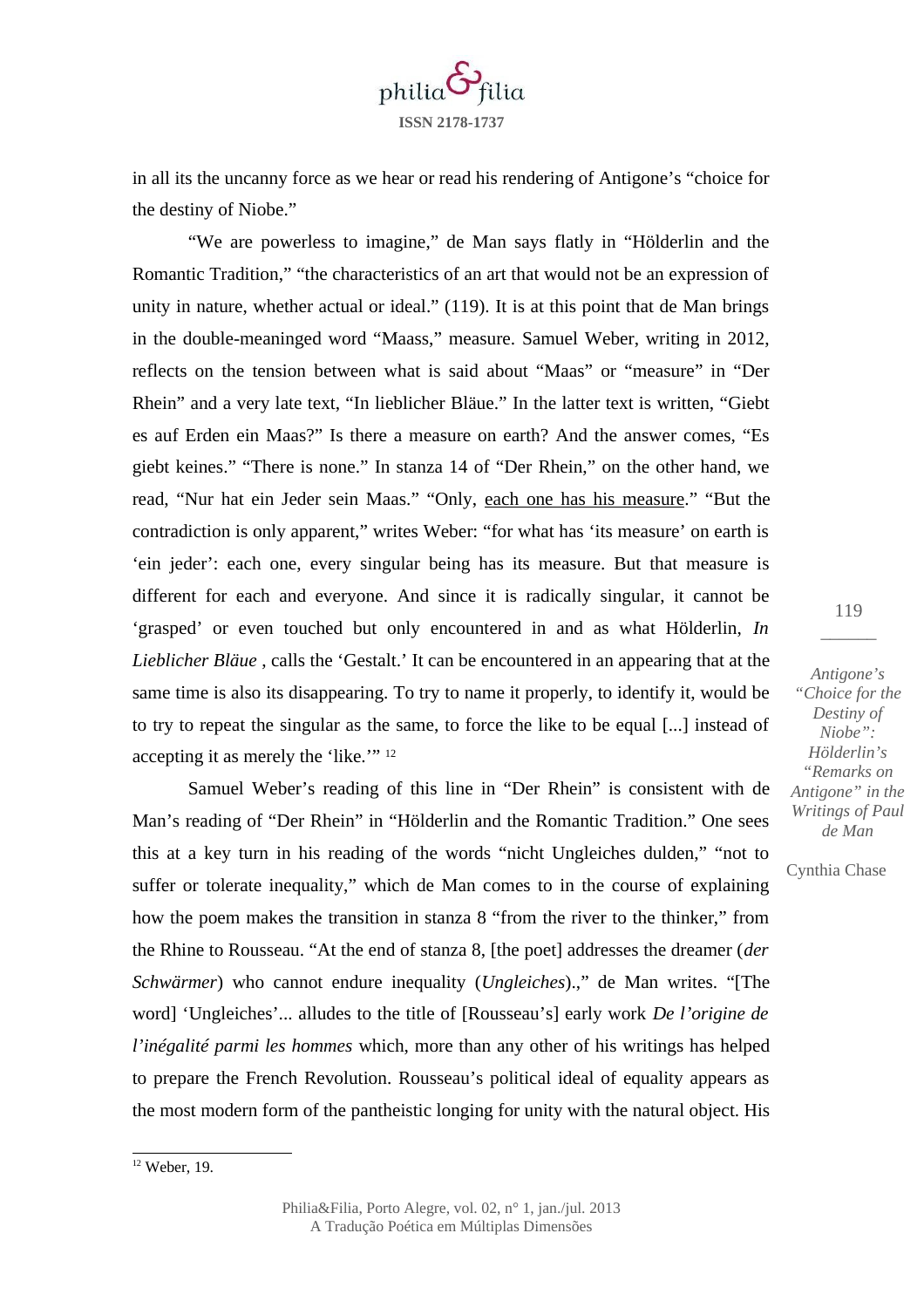

idyllic picture of primitive equality is a powerful pastoral myth, powerful enough to have determined the course of history ever since. It is equivalent to the drive of the Rhine eastward, equally necessary but equally dangerous [....]" (116). "The core of the poem," de Man argues, is the image introducing the Rousseau which succeeds upon and displaces that one: the image of Herkules, quester for the apples of the Hesperides, "heaving the heaven on his shoulders": an image for the Rousseau of the "sentiment de l'existence" "looking at the sky." The Rousseau that de Man draws out of "Der Rhein" is the "ruisseau" of "measured language," the essayist *On the Origin of Languages* that are always more than one. And—also--the historical figure: the autobiographer who tolerates and suffers unequalness—who tolerates, and suffers for, singularity. A Hesperian Rousseau whose "vaterländische Umkehr" is a match for, and the reversal from, Antigone's turning into stone.

"Le devenir, la poésie," in 1956, warns against taking Hölderlin's comparison of Greeks and the West too literally. The essay refers--rather disconcertingly for an enthusiast like me of the recently rediscovered complete typescript of the 1959 lecture at Brandeis—to Hölderlin's (quote unquote) "historical symbolism." ("Hölderlin makes use, as Hegel often does," de Man writes, of a historical symbolism to illustrate his thought" (71).) One is struck by the continuity with de Man's later work of his construal here of Hölderlin's chiasmus as "symbolic" of the disjunction between two poetics or rhetorical practices (exemplified by Baudelaire and Mallarmé"). In his 1959 and 1965 readings of "Der Rhein," de Man construes Hölderlin's dialectical, non-binary conceptualization of his modernity as indeed authentically historical, Hölderlin's lucid intervention in the reception of Rousseau and the trajectory of European thought. His telling reference in 1956 to a "historical symbolism" is notably different, and might seem to be in some tension with the "Der Rhein" readings. But these two ways of construing Hölderlin's unstable asymmetrical chiasmus between the moderns and the Greeks are not necessarily at odds. They could be held to remain implicitly active in de Man's writing after 1970. Still in *Allegories of Reading*, in 1979, de Man is taking Rousseau in *both* of the ways he derived from Hölderlin's "Remarks on Antigone."

120  $\overline{\phantom{a}}$ 

*Antigone's "Choice for the Destiny of Niobe": Hölderlin's "Remarks on Antigone" in the Writings of Paul de Man*